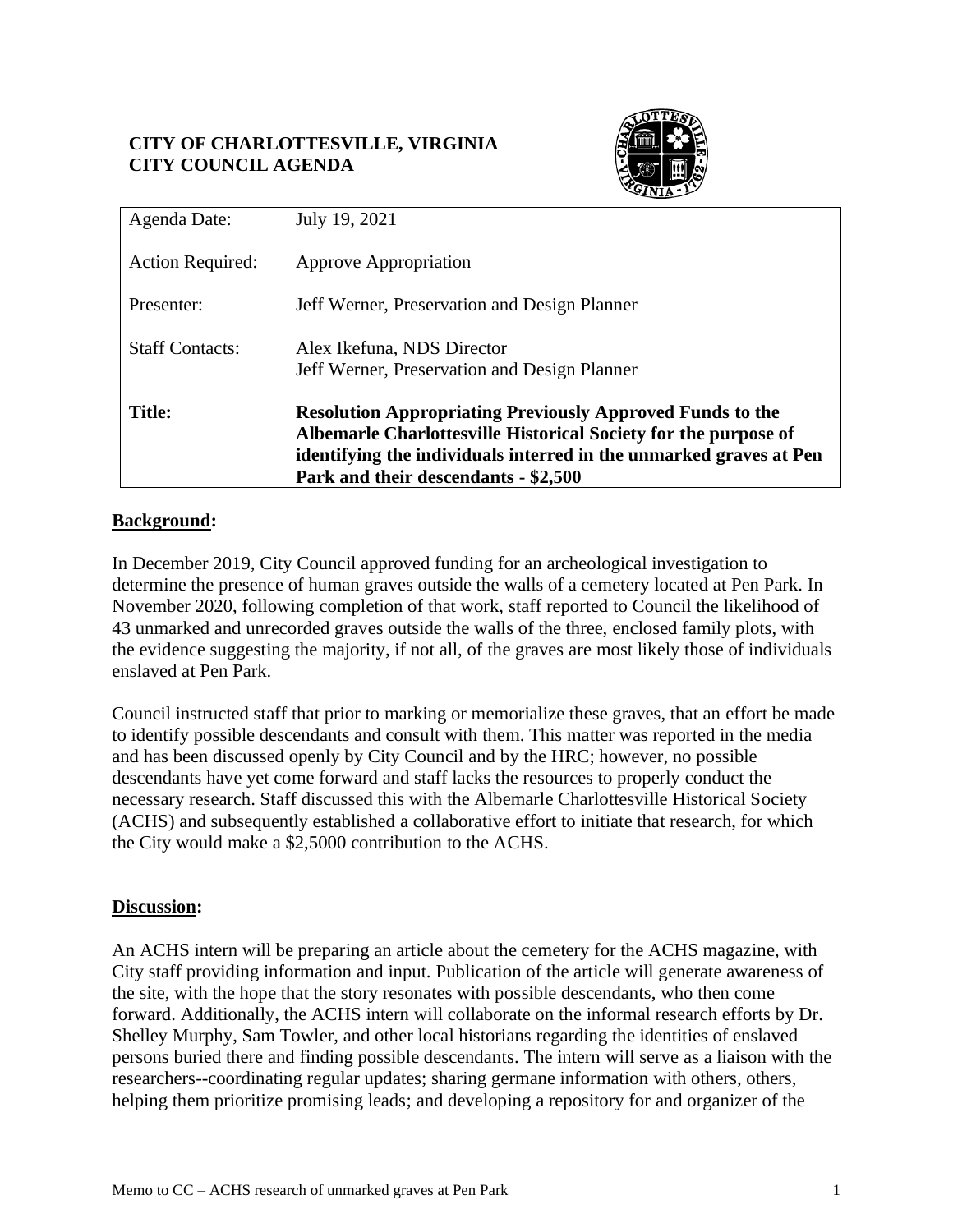information developed from that research.

It is acknowledged this initial effort will yield incomplete results, but it will generate a valuable data base and form the basis for future research. From that, future research can be better planned focused, and provide opportunities for grant funding towards that research. The goal this summer is to begin to fill in the blanks, to work with any identified descendants, and to begin the discussion on an appropriate way for the City to memorialize the individuals buried in the unmarked graves at Pen Park.

# **Alignment with City Council's Vision and Strategic Plan:**

- Council's *Vision 2025*:
	- o Charlottesville cherishes and builds programming around the evolving research and interpretation of our *historic heritage and resources*.
- City *Strategic Plan*: o Goal 3.5: Protect historic and cultural resources.
- Additionally, from the recommendations of the BRC on Race, Memorials, & Public Spaces:
	- o Highlighting and Linking Historic Places: […] council provide financial and planning support for historic resource surveys of African American, Native American and local labor neighborhoods and sites, seeking National Register listing and zoning and design guideline protection, where appropriate.

# **Community Engagement:**

The goal of this effort is to begin that outreach into the community through the publication of an article and, we hope, to identify and contact possible descendants.

# **Budgetary Impact:**

No new funding is necessary for this project. The \$2,500 will be allocated from previously appropriated funds already allocated for historic surveys and related research.

# **Recommendation:**

Staff recommends that Council approve the resolution authorizing the \$2,500 contribution to the Albemarle Charlottesville Historical Society .

# **Alternatives**:

Should the contribution not be appropriated, the City will lose an opportunity to collaborate with the Albemarle Charlottesville Historical Society in the effort to identify individuals interred in the unmarked graves at Pen Park and, subsequently, identify and contact possible descendants.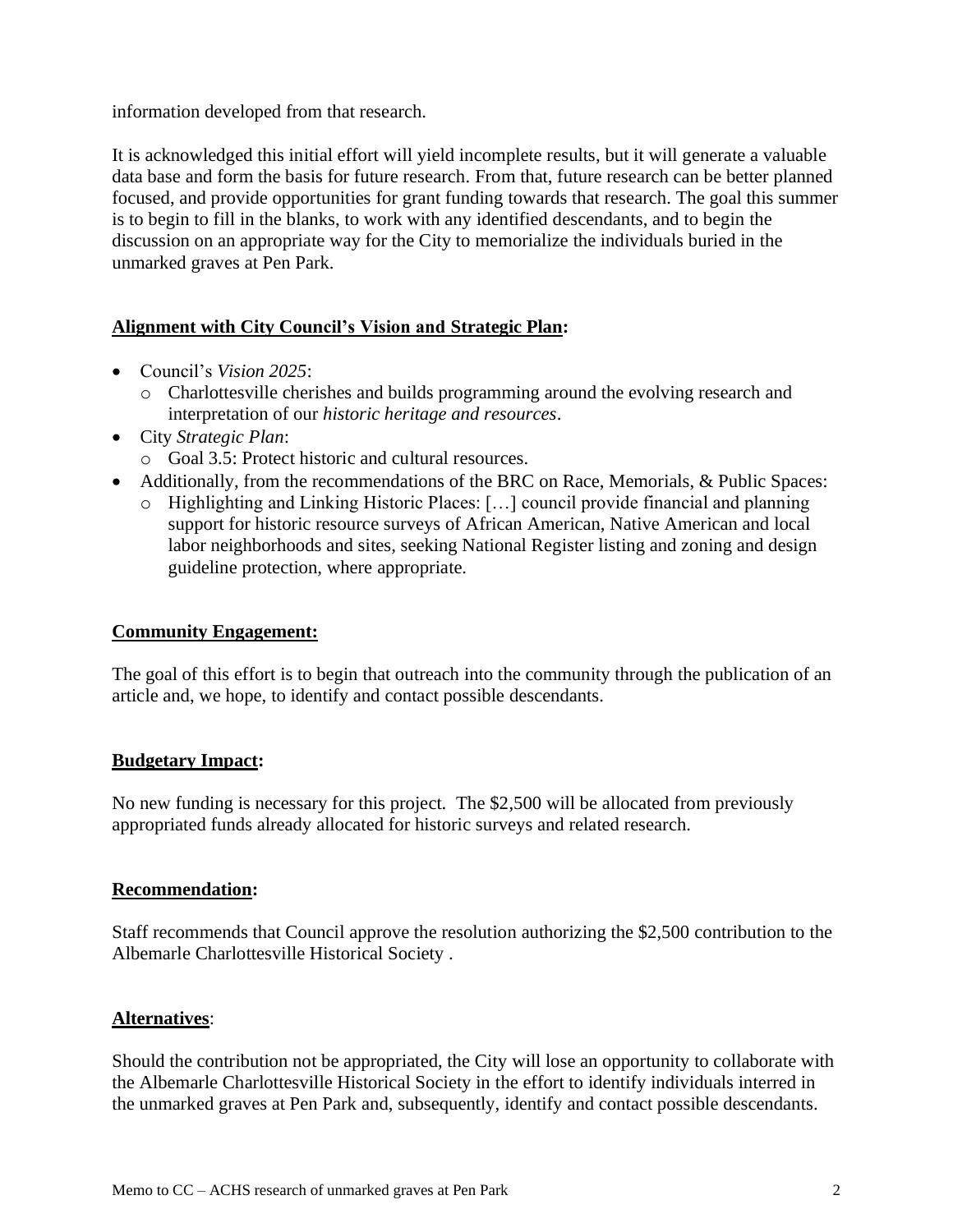# **Attachments**:

- 1. Draft resolution: Allocation of City funds to the Albemarle Charlottesville Historical Society for the purpose of identifying the individuals interred in the unmarked graves at Pen Park and their descendants.
- 2. November 2, 2020 staff update to City Council.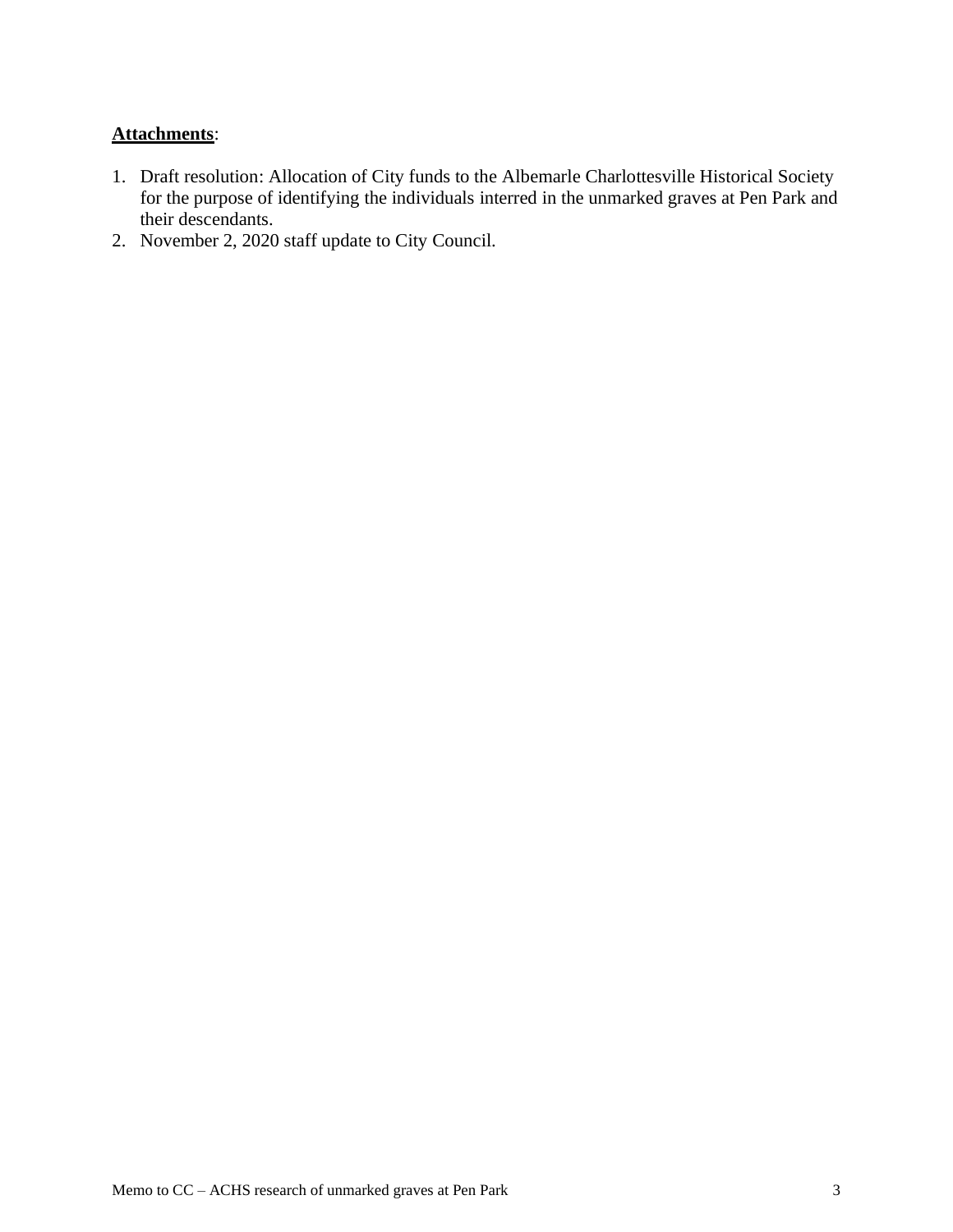### **RESOLUTION APPROPRIATING PREVIOUSLY APPROVED FUNDS TO The Albemarle Charlottesville Historical Society for the purpose of identifying the individuals interred in the unmarked graves at Pen Park and their descendants. \$2,500**

**WHEREAS**, following the City-funded examination of possible unmarked graves at the Penn Park Cemetery, staff on November 2, 2020 reported to Council the likelihood of 43 unmarked and unrecorded graves outside the walls of the three, enclosed family plots, with the evidence suggesting the majority, if not all, of the graves are most likely those of individuals enslaved at Pen Park;

**WHEREAS,** Council directed staff that, prior to marking or memorialize these graves, an effort be made to identify and consult with possible descendants;

**WHEREAS**, staff has an opportunity to collaborate with the Albemarle Charlottesville Historical Society on research related to Council's direction:

**NOW, THEREFORE, BE IT RESOLVED** by the City Council of the City of Charlottesville, Virginia that the sum of \$2,500 from the New Historic Surveys fund be allocated to the Albemarle Charlottesville Historical Society for the purpose of researching the identities of individuals interred in the unmarked graves at Pen Park and, subsequently, identifying and contacting possible descendants.

### **Expenditure**

\$2,500 Fund: 426 WBS: P-00484 G/L Account: 540010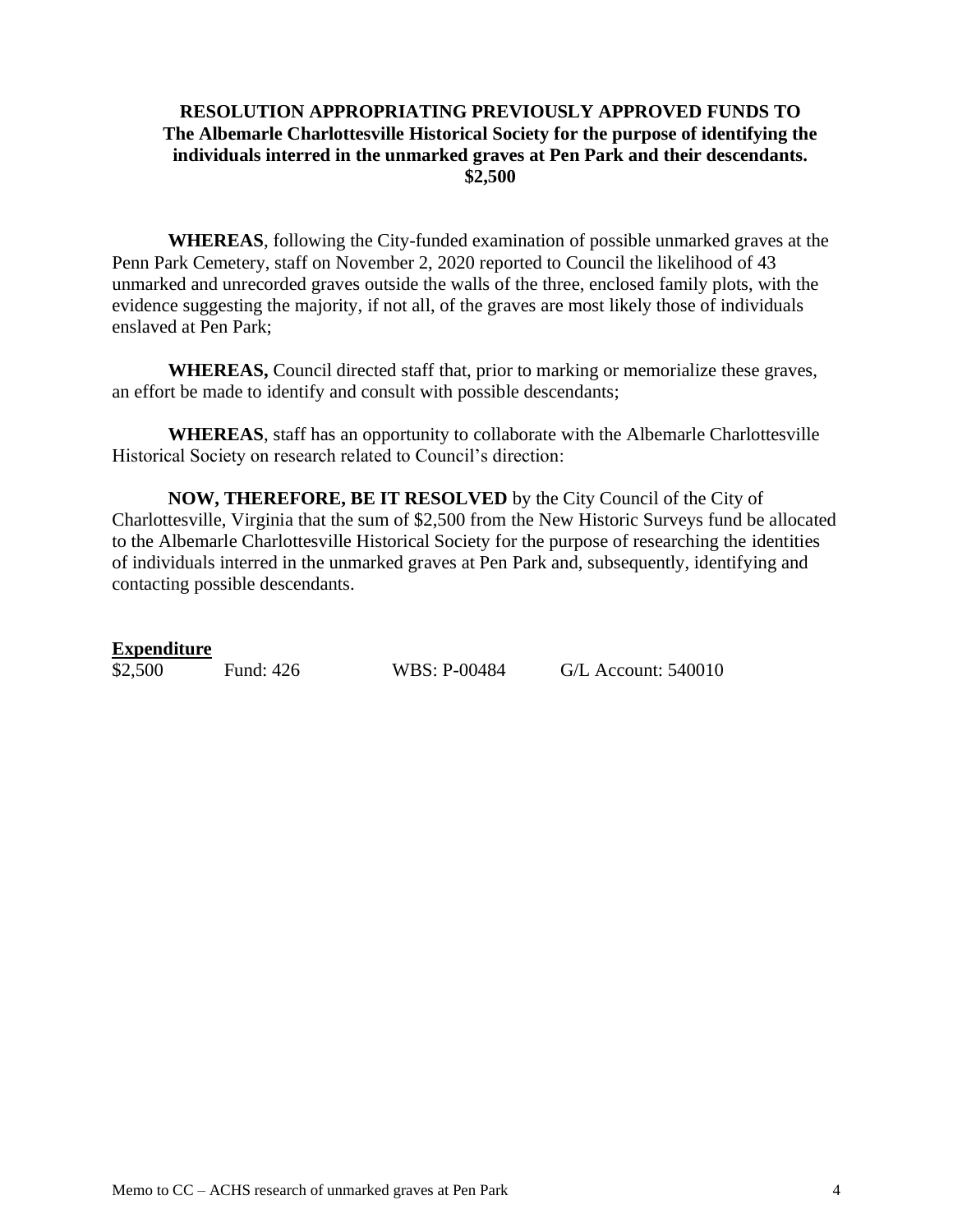# **CITY OF CHARLOTTESVILLE, VIRGINIA CITY COUNCIL AGENDA**



| Agenda Date:            | November 2, 2020                                                                                                                                                    |
|-------------------------|---------------------------------------------------------------------------------------------------------------------------------------------------------------------|
| <b>Action Required:</b> | Report                                                                                                                                                              |
| Presenter:              | Jeff Werner, Preservation & Design Planner, Department of<br>Neighborhood Development Services (NDS)<br>Ben Ford, Ph.D., Principal, Rivanna Archaeological Services |
| <b>Staff Contacts:</b>  | Jeff Werner, Preservation & Design Planner, NDS<br>Alex Ikefuna, Director, NDS                                                                                      |
| <b>Title:</b>           | Update on unmarked burials near the Gilmer/Craven/Hotopp<br><b>Cemetery at Pen Park</b>                                                                             |

### **Background:**

On December 2, 2019, City Council approved a resolution authorizing the use of \$9,319 from the Department of Neighborhood Development Services Small Area Plans CIP fund to study the archeological evaluation of possible unmarked graves outside the enclosed family plots at the Gilmer/Craven/Hotopp Cemetery at Pen Park. With that approval, Council requested an update on the findings, after which options for next steps would be explored.

The City acquired Pen Park in the 1970s. *Pen Park*, as it was named by Dr. George Gilmer who acquired the property in  $\frac{1777}{8}$  1786, changed ownership several times, with the occupants being the Gilmer family (from 1777\*1786 to 1812), the Craven family (from 1819 to 1845), and the Hotopp family (from 1866 to 1904). While others owned and occupied Pen Park for brief periods, the Gilmers, Cravens, and Hotopps are the only families to establish cemeteries there. (\*Dates corrected after November 2020 presentation to Council.)

The City retained the services of Rivanna Archeological Services (RAS) who, on July 15, 2020, coordinated with NAEVA Geophysics Inc. to conduct an examination of the site using Ground Penetrating Radar (GPR). Evaluation of the GPR data suggests the likelihood of 43 unmarked and unrecorded graves outside the walls of the three family plots, roughly in three rows and primarily to the east, *behind* the family plots.<sup>1</sup> The majority lie outside the Gilmer and Craven sections. Both families enslaved individuals and the evidence suggests these graves are most likely those of individuals enslaved at Pen Park. There are at least four apparent graves directly

<sup>&</sup>lt;sup>1</sup> See page 26 of the RAS report. The 43 anomalies detected by GPR are consistent with human burials; however, it is likely there are additional graves not detected by the GPR and it is likely that some of the detected anomalies are not graves. However, taken together, all of the evidence indicates, without doubt, the presence of multiple unmarked and unrecorded human graves in the area examined.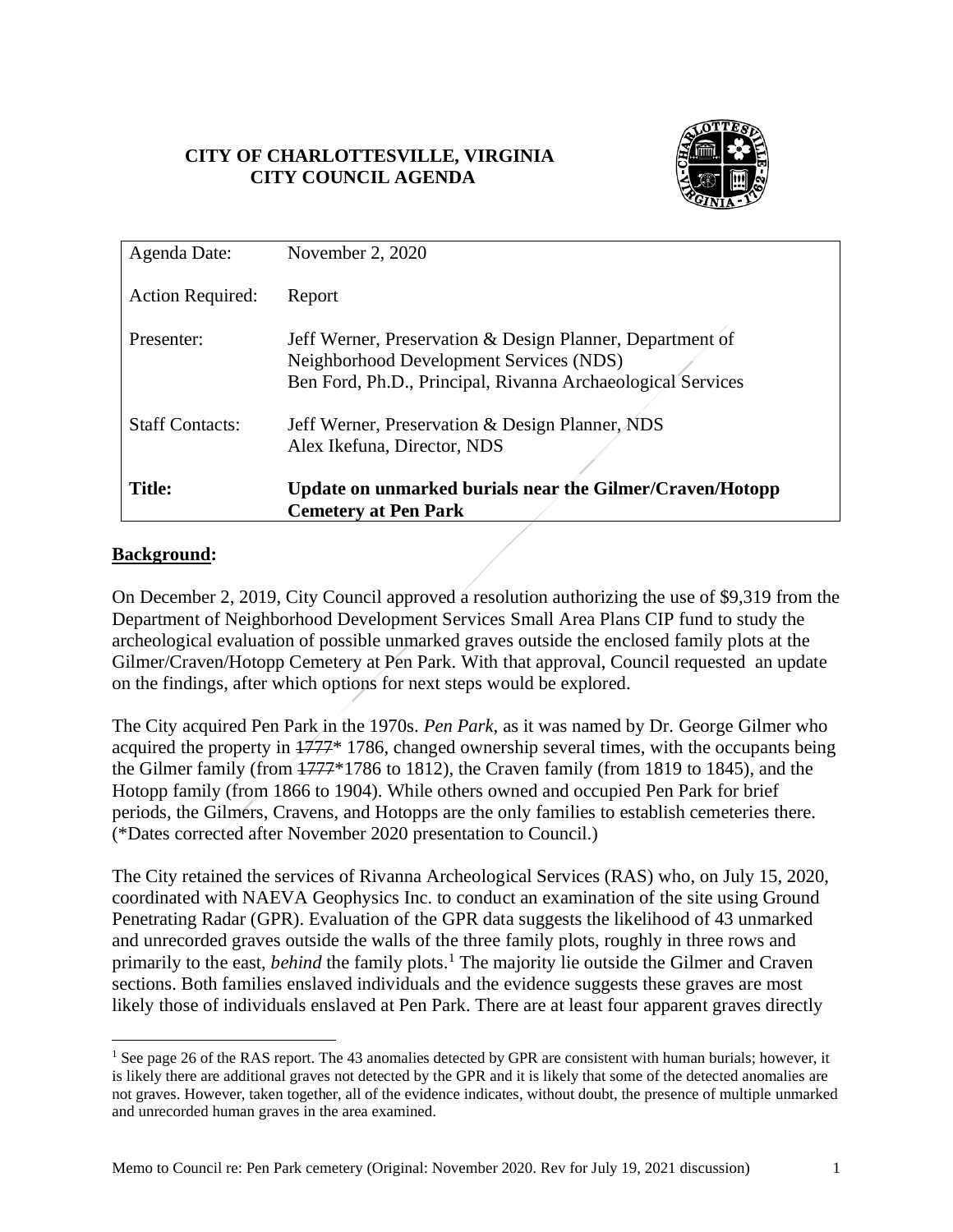outside the Hotopp section, possibly representing the graves of enslaved individuals or other individuals who lived on the property and were employed by the family. Three apparent graves are not within the cluster immediately east of the family plots cluster and are therefore difficult to interpret—one at the northeast corner of the Gilmer plot and two located several yards south of the Hotopp plot.

The GPR evidence indicates patterns in the subsurface anomalies—sizes, depths, alignment in rows, and an east-west orientation—consistent with human burials. Despite the strength of the GPR data, the number of likely graves can only be estimated. A precise determination of the number and location of graves would require physical disturbance of the upper layer of soil; however, RAS recommends—and staff concurs—that the GPR findings are conclusive enough to establish the presence of human graves, without physical disturbance, and that the area examined should be delineated and protected.

# **Discussion:**

With these findings, staff has initiated or will initiate the following steps:

- Coordinate with the Department of Parks and Recreation to keep golf carts off the areas with unmarked graves. (See area indicated in Figure #1 on page  $\chi$  of the RAS report.)
- Coordinate with the Department of Parks and Recreation to record on the Pen Park site plan the location of the area within which unmarked graves were located, such that this area is not disturbed by any future work or activity. (See area indicated in Figure #17 on page 26 of the RAS report.)
- Outreach: Issue a press release about the findings and include a request to the community for any information about the unmarked graves—from oral histories, family traditions, etc. Seek assistance in community outreach through local groups such as the Preservers of the Daughters of Zion Cemetery, Jefferson School African American Heritage Center, Central Virginia History Researchers, and the Burke Brown Steppe Chapter of the Afro-American Historical and Genealogical Society.

Moving forward, staff recommends that Council consider the following:

- Number and locate unmarked graves: The archeologist and staff recommend that the area east of the family plots not be disturbed; however, Council may request further examination to provide a precise determination. (See detailed discussion below.)
- Identities: The community will likely ask if these individuals can be identified (i.e. DNA testing). Any attempt to do so would require invasive disturbance of the graves and the results would be speculative, at best. Staff does not recommend such an effort; however, should Council want more information, there are experts who can provide it.
- Research: The goal of the examination was to determine the existence of unmarked graves. This goal has been achieved. The project did not include exhaustive archival and documentary research that could provide information about the identities of who these individuals might be. Council could request that research.
- Remembrance: Council should request the Historic Resources Committee (HRC) provide recommendations on how to memorialize and interpret this site. While disrupted by the public health emergency, in developing an appropriate narrative for Court Square, the HRC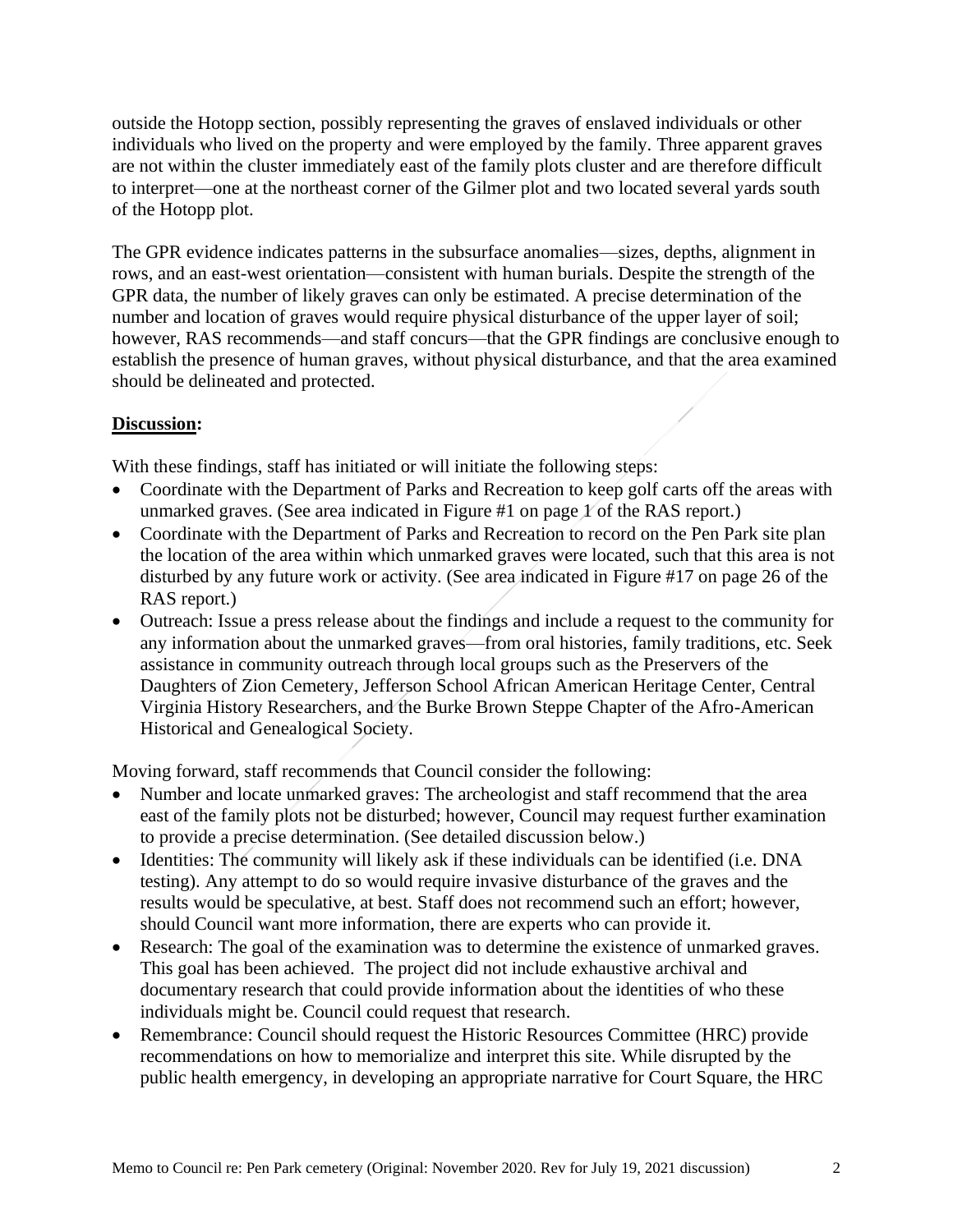was planning to engage descendants of enslaved persons. A similar approach would be appropriate.

Additional suggestions (from RAS report):

# **Parks and Rec Planning**

- Treatment of the vegetation at the Pen Park cemetery: The area surrounding the Pen Park cemetery enclosure is currently planted in sod but also contains large shrubs and trees. The City should consider creating management practices that address this vegetation. For example, should new plantings in the area of the newly identified burials be allowed? When a tree dies or needs to be removed, the City should make sure that disturbances are minimal and that stump grinding does not occur.
- Use of golf carts: The City may want to consider how golf carts are used in the vicinity of the Pen Park cemetery. Because of the adjacent 14th tee, golf carts frequently stop east of and adjacent to the Pen Park cemetery. Should the area containing the newly discovered burials be a restricted area where temporary parking of golf carts is prohibited? Should a more formal parking area for golf carts be created next to the 14th tee?
- Maintenance of the asphalt cart path: An asphalt surfaced golf cart path passes approximately 50 feet to the east of the Pen Park cemetery. The City should consider developing a policy for future repair and new construction of the golf cart path in the vicinity of the Pen Park cemetery.
- Maintenance of adjacent utilities: A sprinkler control box is located approximately 40 feet east of the brick enclosed Gilmer section of the Pen Park cemetery. Other buried utility lines may be located nearby. The City should consider developing a policy for future repair and new construction associated with water and electrical lines in the vicinity of the Pen Park cemetery.
- Public access to/use of the Pen Park cemetery:
	- o **Developing an Event Policy**: The discovery of additional previously unidentified burials, most likely interments of enslaved African Americans held by the Gilmer, Craven and other families, as well as the potential future memorialization of the site, may mean that future visitors wish to hold commemorative events at the Pen Park cemetery. The City should consider the development of an event policy for the Pen Park cemetery that will take into account reasonable access to the park as well as potential conflicts with the use of the golf course.
	- o **Public Access to the Pen Park cemetery**: The discovery of additional previously unidentified burials, as well as the potential future development of an educational and interpretive program in this location, may mean that more people will come to visit the Pen Park cemetery. The City should ensure that there is adequate public access to the Pen Park cemetery in the future. Currently the only access is via a concrete-surfaced pedestrian path. The City should consider the construction of a limited handicap access parking area, located in an appropriate place, that will allow all visitors adequate access to the site and which will facilitate the hosting of future commemorative events.

It should be noted that the three family plots remain in use. Descendants of the Gilmer, Craven, and Hotopp families have a right to access and use their plots. 1916 was the last burial in the Craven section. In 1991, George Gilmer, Jr. was interred in his family's plot (his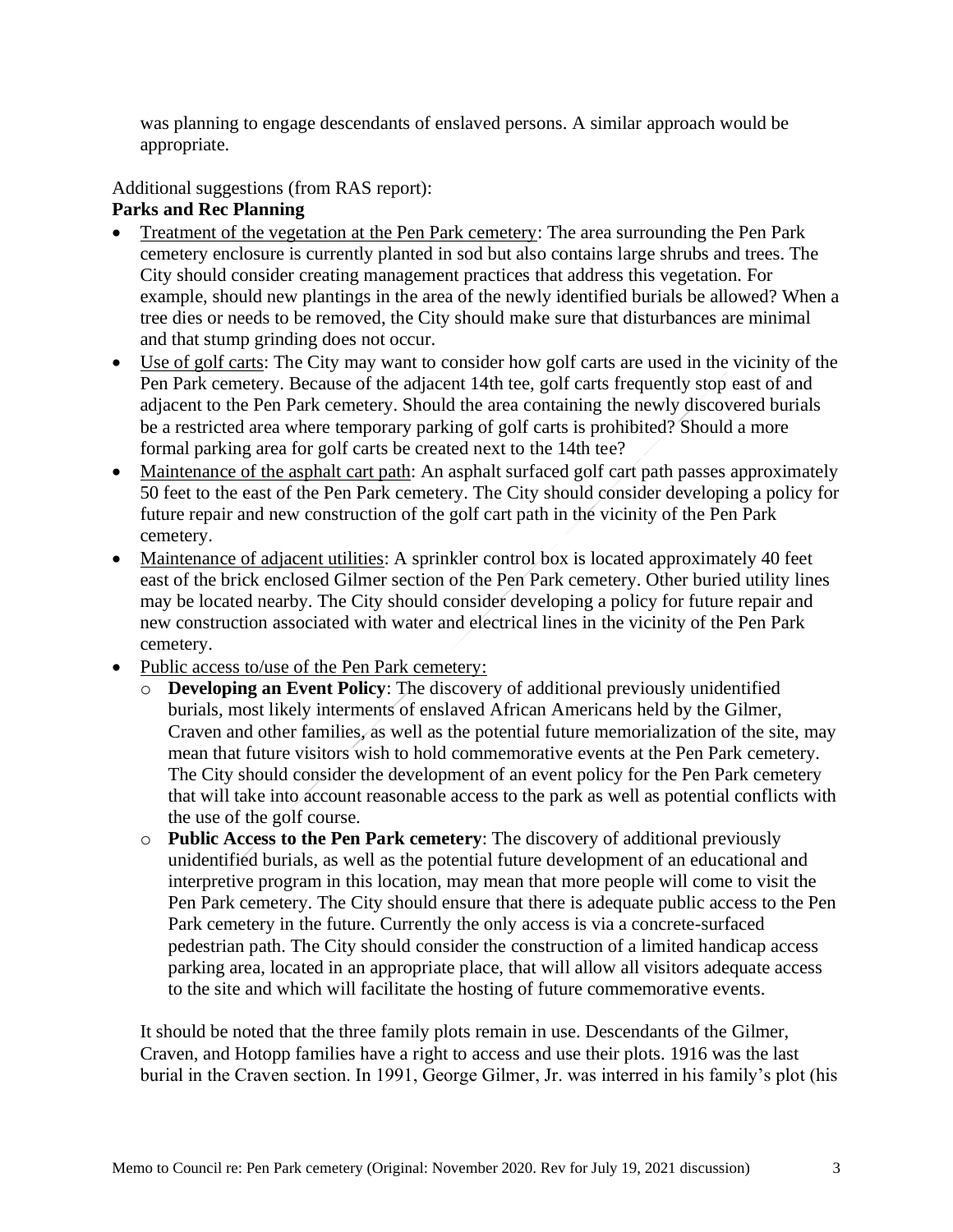wife's remains will also be placed there). In 2008, Dorothy Hotopp Wilber was interred in the Hotopp family plot.

### **Additional Archaeological Research**

Should the City of Charlottesville want to determine the precise location and number of all of the graves outside of the Pen Park cemetery, additional archaeological investigations would be recommended. While the GPR survey has identified a total of 43 potential grave shafts adjacent to the Pen Park cemetery, additional archaeological investigations have the ability to 1) confirm that each potential grave shaft is in fact a human interment and to locate additional human interments not previously identified by the GPR survey; 2) to pin point the precise location of each human interment; and 3) to further define the full spatial extent of the newly identified burials. Confirming the identify of potential grave shafts and knowing the full extent of the burials adjacent to and outside of the Pen Park enclosure will be helpful in planning for any future memorialization of the site, as well as for developing guidelines for the future use and maintenance of the vicinity.

The recommended additional archaeological investigations *will not excavate individual grave shafts or knowingly disturb or relocate any human remains*. However because any excavation within or adjacent to the Pen Park cemetery has the potential to recover human remains, it is recommended that any future archaeological work east of the Pen Park cemetery occur with oversight from the Virginia Department of Historic Resources. It is recommended that the City secure a Permit for Archaeological Excavation of Human Remains from the Virginia Department of Historic Resources. Securing this permit in advance of any future archaeological fieldwork ensures that the cemetery delineation work plan receives an additional layer of review and oversight. Additionally, the permit enables the archaeological consultant to manage inadvertently encountered human remains in the unlikely event of their discovery.

The goal of additional archaeological excavation adjacent to the Pen Park cemetery should be the positive location and identification of each human interment, and the full definition of the extent of burials. The most accurate means of identifying all human interments and defining the extent of burials within a cemetery is to remove the topsoil from the project area. At the interface of the topsoil and the underlying naturally occurring subsoil, the tops of the grave shafts will be recognizable by their shape as well as the coloring and disturbed nature of the fill soils they contain, differentiating them from the surrounding naturally occurring red clay subsoil. Archaeological investigations should consist of shallow, controlled excavation that will extend only to a depth sufficient to visually identify each burial, generally less than 1-foot below grade. This work can be conducted with the assistance of a backhoe with a smooth edged bucket enabling the shallow excavation and removal of topsoil over a large area. Extant trees within the project area will be avoided leaving small 'islands' of turf where tree roots will be protected. Archaeological excavation and removal of topsoil should extend to a point approximately 25 feet beyond the last identified burial, or to a point where excavation is no longer possible, thereby defining a reasonable boundary for the previously unidentified burials. Once all human interments are positively located and identified, a surveyor should be brought in to accurately locate each burial and any relevant cultural features within the project area. Once the individual grave shafts have been accurately mapped by a surveyor, a permeable landscape fabric should be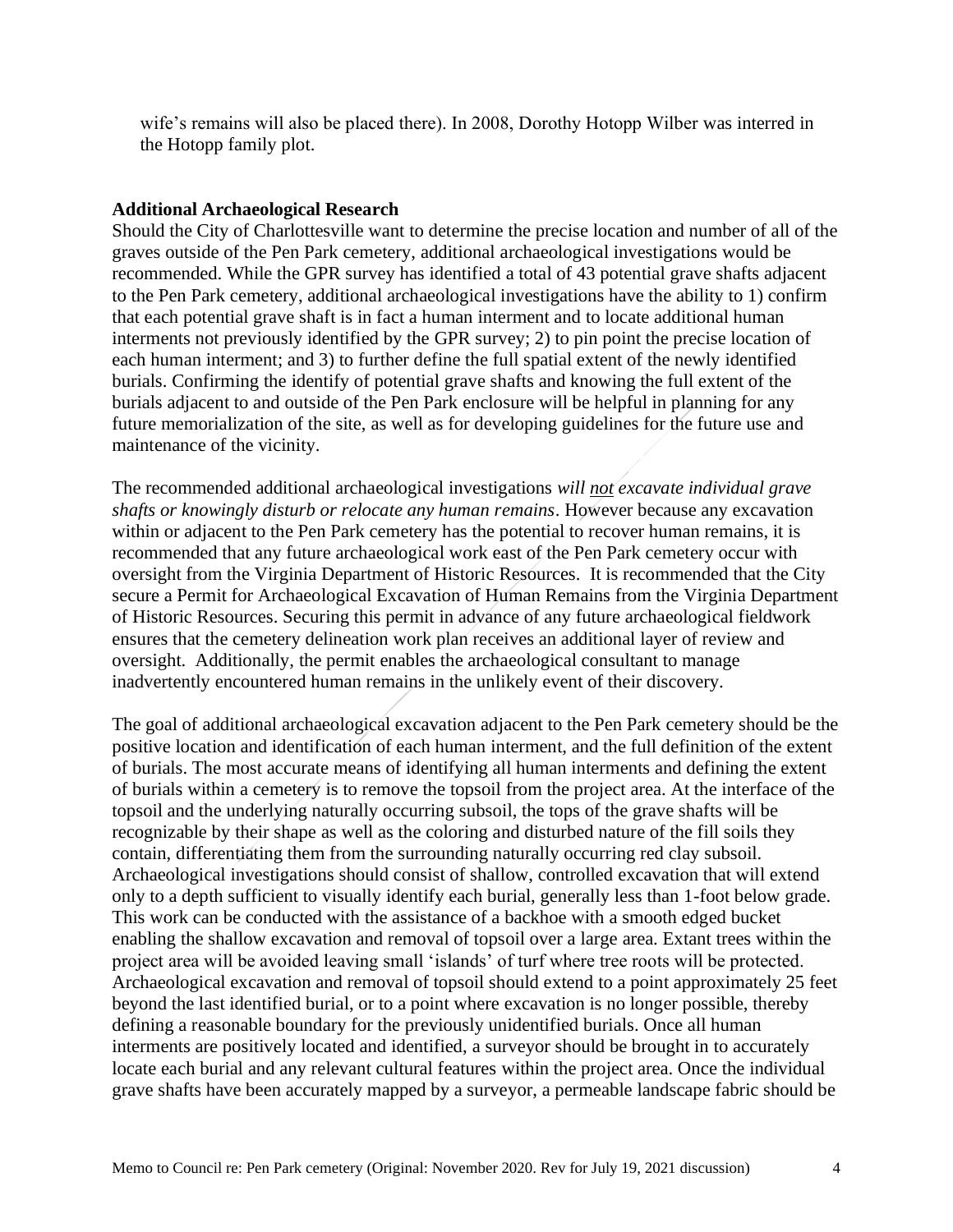placed on top of the burials and the project area soils replaced. The area composing the newly identified burials, as well as any future memorialized area, should be entered as part of the legal record for Pen Park.

### **Alignment with City Council's Vision and Strategic Plan**

- Council's *Vision 2025*:
	- o Charlottesville cherishes and builds programming around the evolving research and interpretation of our *historic heritage and resources*.
- City *Strategic Plan*:
	- o Goal 3.5: Protect historic and cultural resources.
- Additionally, from the recommendations of the Blue Ribbon Commission on Race, Memorials, & Public Spaces:
	- o Highlighting and Linking Historic Places: […] council provide financial and planning support for historic resource surveys of African American, Native American and local labor neighborhoods and sites, seeking National Register listing and zoning and design guideline protection, where appropriate.

### **Community Engagement**

See the public outreach items noted in the *Discussion*. (Staff contacted the Preservers of the Daughters of Zion Cemetery and discussed ways to reach out to the descendant community.)

### **Budget Impact**

No budget impact relative to the completion of this report. Additional actions, including those presented above, may require additional funding. These can be presented and discussed at a future meeting.

### **Recommendation**

At this time, staff does not recommend any action by Council at the November 2, 2020 meeting. Given the scale, solemn nature, and sensitivity of this discovery, we recommend a period of reflection and discussion prior to any decision-making. We suggest that Council take the time to review the report and visit this site—staff can be available to provide insight and answer questions—and then plan for a thorough discussion at a future Council meeting.

### **Alternatives**

Council may decide to initiate action on items presented in the *Discussion*.

# **Attachments**

- Map: Pen Park cemetery and GPR identified potential grave shafts. (Fig. #15, RAS report.)
- Rivanna Archeological Services report, *The Pen Park Cemetery Survey,* dated October 15, 2020. (RAS report includes the Geophysical Investigation Report, dated October 9, 2020.)